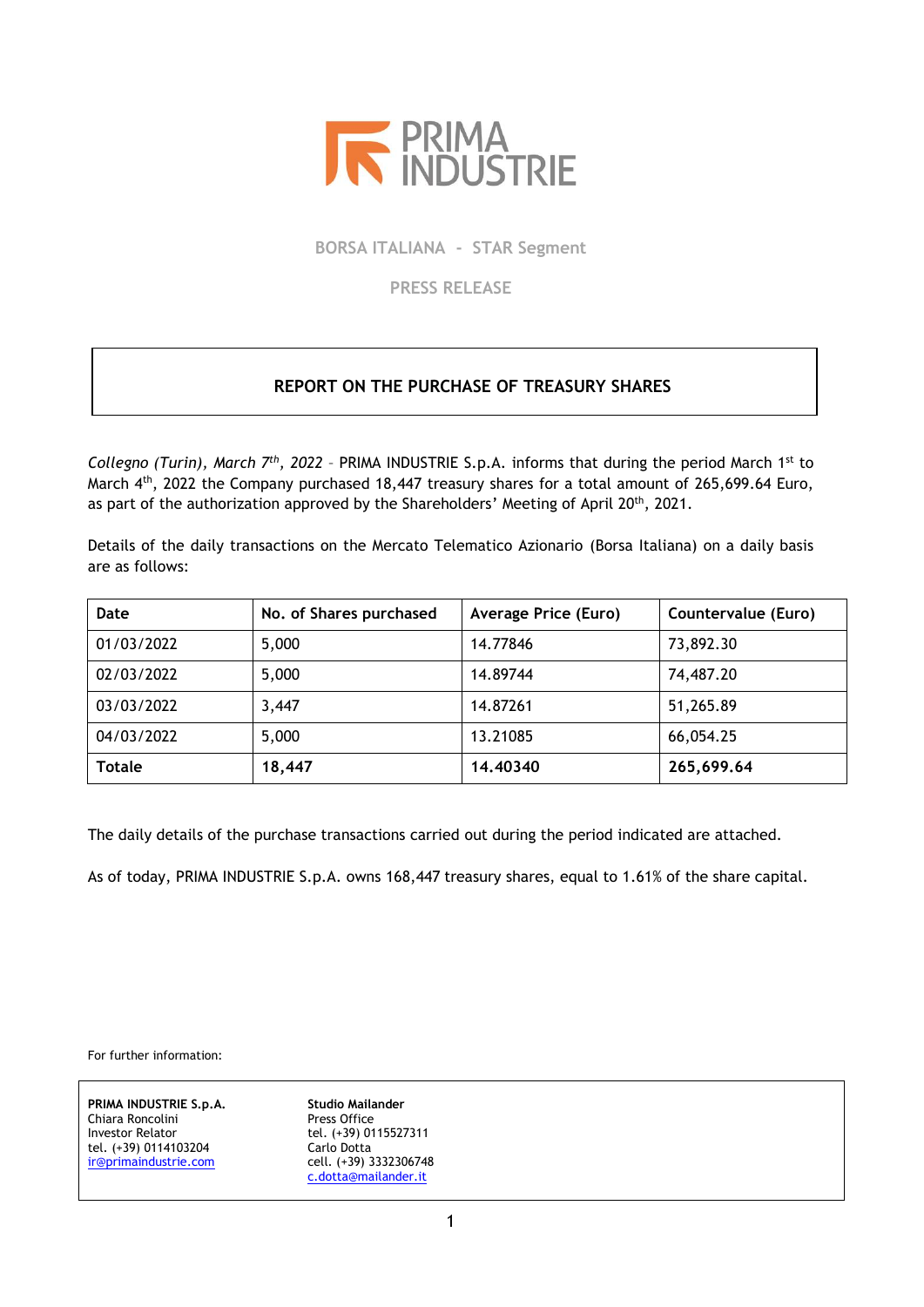| <b>Date</b> | <b>Hour</b> | <b>Price</b> | Quantity | Countervalue |
|-------------|-------------|--------------|----------|--------------|
| 01/03/2022  | 15:51:48    | 14.66        | 50       | 733.00       |
| 01/03/2022  | 15:51:48    | 14.66        | 32       | 469.12       |
| 01/03/2022  | 15:51:48    | 15.00        | 18       | 263.88       |
| 01/03/2022  | 15:51:48    | 14.66        | 30       | 439.80       |
| 01/03/2022  | 15:51:56    | 14.68        | 50       | 734.00       |
| 01/03/2022  | 15:51:56    | 14.68        | 18       | 264.24       |
| 01/03/2022  | 15:52:07    | 14.74        | 97       | 1429.78      |
| 01/03/2022  | 15:52:07    | 14.74        | 50       | 737.00       |
| 01/03/2022  | 15:52:07    | 14.74        | 1503     | 22154.22     |
| 01/03/2022  | 15:52:07    | 14.74        | 200      | 2948.00      |
| 01/03/2022  | 15:52:07    | 14.72        | 150      | 2208.00      |
| 01/03/2022  | 16:02:48    | 14.68        | 45       | 660.60       |
| 01/03/2022  | 16:10:03    | 14.72        | 150      | 2208.00      |
| 01/03/2022  | 16:10:03    | 14.72        | 28       | 412.16       |
| 01/03/2022  | 16:10:03    | 14.72        | 22       | 323.84       |
| 01/03/2022  | 16:16:20    | 14.78        | 50       | 739.00       |
| 01/03/2022  | 16:16:20    | 14.78        | 8        | 118.24       |
| 01/03/2022  | 16:17:51    | 14.80        | 50       | 740.00       |
| 01/03/2022  | 16:17:51    | 14.80        | 18       | 266.40       |
| 01/03/2022  | 16:45:39    | 14.80        | 18       | 266.40       |
| 01/03/2022  | 16:45:39    | 14.80        | 182      | 2693.60      |
| 01/03/2022  | 16:48:11    | 14.80        | 167      | 2471.60      |
| 01/03/2022  | 16:48:11    | 14.80        | 33       | 488.40       |
| 01/03/2022  | 16:48:12    | 14.80        | 200      | 2960.00      |
| 01/03/2022  | 16:54:50    | 15.00        | 50       | 740.00       |
| 01/03/2022  | 16:58:18    | 14.80        | 200      | 2960.00      |
| 01/03/2022  | 17:00:03    | 14.80        | 36       | 532.80       |
| 01/03/2022  | 17:05:15    | 14.80        | 50       | 740.00       |
| 01/03/2022  | 17:06:09    | 14.80        | 45       | 666.00       |
| 01/03/2022  | 17:07:59    | 14.80        | 136      | 2012.80      |
| 01/03/2022  | 17:07:59    | 14.80        | 64       | 947.20       |
| 01/03/2022  | 17:10:38    | 14.80        | 100      | 1480.00      |
| 01/03/2022  | 17:15:39    | 14.80        | 40       | 592.00       |
| 01/03/2022  | 17:20:52    | 14.80        | 40       | 592.00       |
| 01/03/2022  | 17:24:16    | 14.86        | 16       | 237.76       |
| 01/03/2022  | 17:24:16    | 14.86        | 8        | 118.88       |
| 01/03/2022  | 17:24:16    | 14.86        | 40       | 594.40       |
| 01/03/2022  | 17:24:16    | 14.86        | 145      | 2154.70      |
| 01/03/2022  | 17:29:22    | 14.86        | 168      | 2496.48      |
| 01/03/2022  | 17:29:23    | 14.86        | 66       | 980.76       |
| 01/03/2022  | 17:29:23    | 14.86        | 627      | 9317.22      |
| <b>Date</b> | <b>Hour</b> | <b>Price</b> | Quantity | Countervalue |
| 02/03/2022  | 09:59:37    | 14.72        | 227      | 3341.44      |
| 02/03/2022  | 09:59:37    | 14.72        | 273      | 4018.56      |
| 02/03/2022  | 10:00:01    | 14.82        | 1125     | 16672.50     |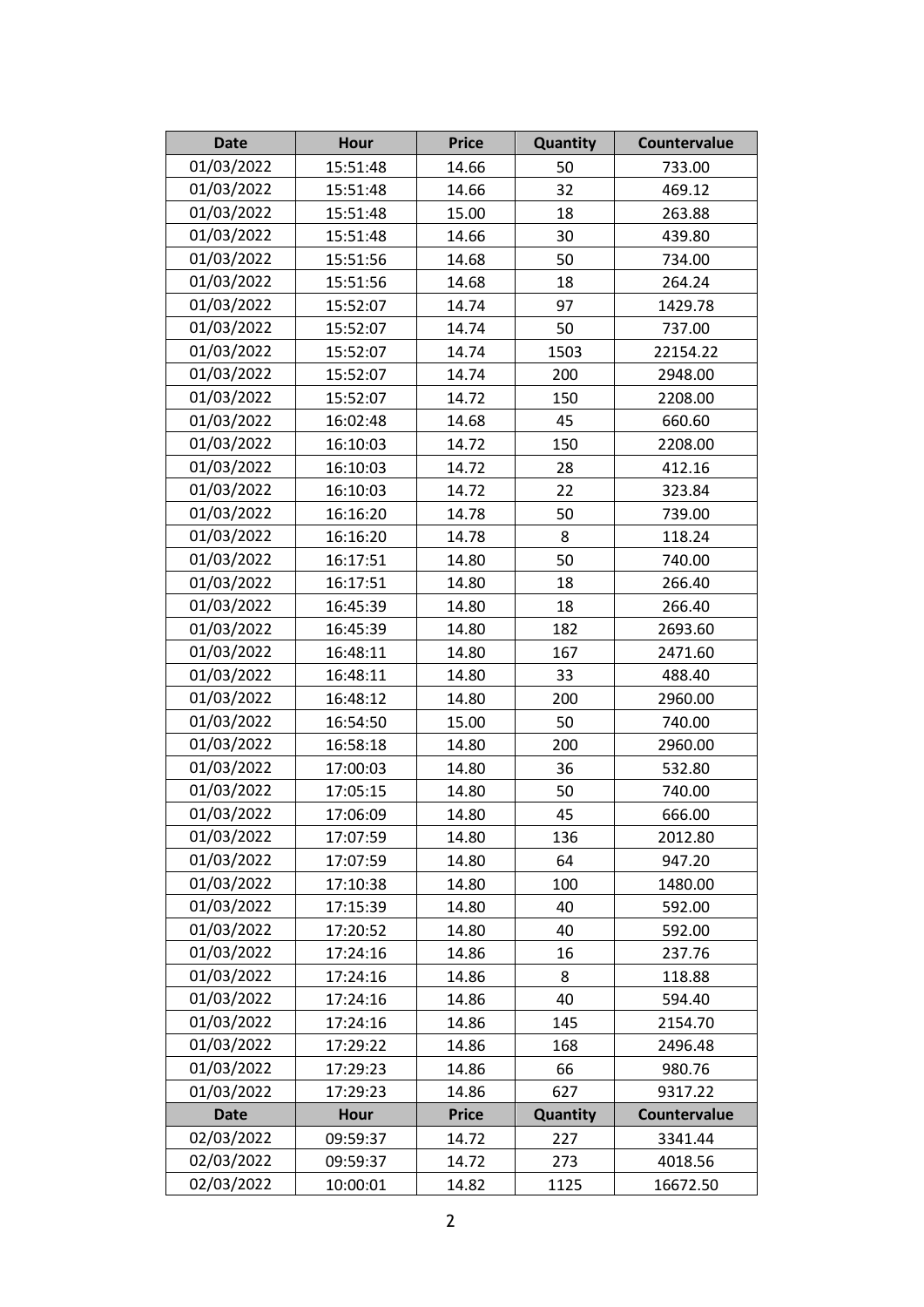| 02/03/2022  | 10:00:01    | 14.80        | 100      | 1480.00      |
|-------------|-------------|--------------|----------|--------------|
| 02/03/2022  | 10:00:01    | 14.78        | 150      | 2217.00      |
| 02/03/2022  | 10:00:01    | 14.82        | 12       | 177.84       |
| 02/03/2022  | 10:00:01    | 14.82        | 113      | 1674.66      |
| 02/03/2022  | 10:03:37    | 14.72        | 57       | 839.04       |
| 02/03/2022  | 11:54:55    | 14.96        | 475      | 7106.00      |
| 02/03/2022  | 11:54:55    | 14.96        | 118      | 1765.28      |
| 02/03/2022  | 11:54:55    | 14.96        | 57       | 852.72       |
| 02/03/2022  | 11:55:27    | 14.96        | 56       | 837.76       |
| 02/03/2022  | 12:12:07    | 14.96        | 54       | 807.84       |
| 02/03/2022  | 12:27:06    | 14.96        | 60       | 897.60       |
| 02/03/2022  | 13:17:56    | 14.96        | 36       | 538.56       |
| 02/03/2022  | 13:31:24    | 14.98        | 18       | 269.64       |
| 02/03/2022  | 13:31:24    | 14.96        | 25       | 374.00       |
| 02/03/2022  | 13:31:24    | 14.96        | 11       | 164.56       |
| 02/03/2022  | 13:31:24    | 14.96        | 14       | 209.44       |
| 02/03/2022  | 13:31:24    | 15.00        | 11       | 164.56       |
| 02/03/2022  | 13:31:24    | 14.96        | 18       | 269.28       |
| 02/03/2022  | 13:31:24    | 14.98        | 982      | 14710.36     |
| 02/03/2022  | 13:31:24    | 14.96        | 47       | 703.12       |
| 02/03/2022  | 13:31:24    | 14.96        | 18       | 269.28       |
| 02/03/2022  | 14:46:27    | 14.98        | 167      | 2501.66      |
| 02/03/2022  | 14:46:27    | 14.98        | 29       | 434.42       |
| 02/03/2022  | 14:46:27    | 14.98        | 67       | 1003.66      |
| 02/03/2022  | 14:46:27    | 14.98        | 65       | 973.70       |
| 02/03/2022  | 14:46:27    | 14.98        | 66       | 988.68       |
| 02/03/2022  | 14:49:16    | 14.98        | 71       | 1063.58      |
| 02/03/2022  | 14:49:29    | 14.98        | 50       | 749.00       |
| 02/03/2022  | 15:07:50    | 14.98        | 50       | 749.00       |
| 02/03/2022  | 15:10:27    | 14.98        | 144      | 2157.12      |
| 02/03/2022  | 15:17:51    | 14.98        | 70       | 1048.60      |
| 02/03/2022  | 15:18:50    | 14.98        | 164      | 2456.72      |
| <b>Date</b> | <b>Hour</b> | <b>Price</b> | Quantity | Countervalue |
| 03/03/2022  | 17:23:51    | 14.74        | 200      | 2948.00      |
| 03/03/2022  | 17:24:48    | 14.80        | 428      | 6334.40      |
| 03/03/2022  | 17:24:48    | 14.80        | 17       | 251.60       |
| 03/03/2022  | 17:24:48    | 14.80        | 22       | 325.60       |
| 03/03/2022  | 17:24:48    | 14.80        | 149      | 2205.20      |
| 03/03/2022  | 17:24:48    | 14.80        | 184      | 2723.20      |
| 03/03/2022  | 17:27:00    | 14.80        | 361      | 5342.80      |
| 03/03/2022  | 17:27:00    | 15.00        | 76       | 1123.28      |
| 03/03/2022  | 17:27:00    | 14.78        | 150      | 2217.00      |
| 03/03/2022  | 17:28:40    | 14.90        | 148      | 2205.20      |
| 03/03/2022  | 17:28:40    | 14.90        | 150      | 2235.00      |
| 03/03/2022  | 17:28:40    | 14.90        | 115      | 1713.50      |
| 03/03/2022  | 17:28:50    | 14.90        | 28       | 417.20       |
| 03/03/2022  | 17:28:50    | 14.90        | 370      | 5513.00      |